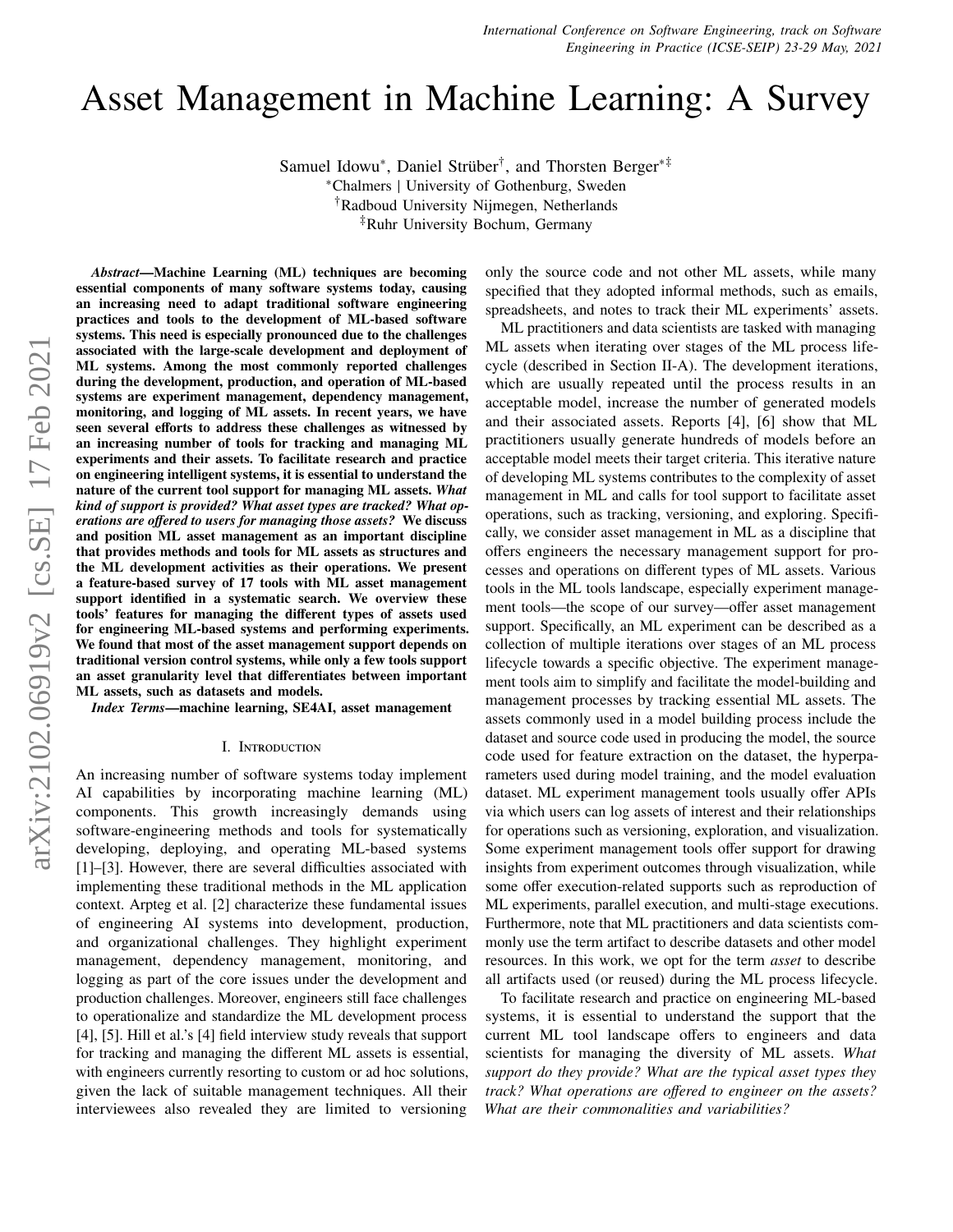In this paper, we discuss and position asset management as an essential discipline to scale the engineering of ML experiments and ML-based systems. We survey asset management support in 17 contemporary experiment-management tools, identifying the types of assets supported, and the operations offered to engineers for managing ML assets. Specifically, we conduct a feature-based survey, which is essentially a domain analysis to identify the characteristics of an application domain (defined by the subject experiment-management tools we survey). We model these characteristics as features in a feature model [\[7\]](#page-9-6), [\[8\]](#page-9-7), an intuitive tree-like notation commonly used in software variability management [\[9\]](#page-9-8), [\[10\]](#page-9-9). In the literature, such featurebased surveys have been performed before to compare the design space of technologies, such as model transformations [\[11\]](#page-9-10), conversational AI systems [\[12\]](#page-9-11), language workbenches [\[13\]](#page-9-12), or variation control systems [\[14\]](#page-9-13). Our study contributes a feature-model-based representation of tools with support for ML asset management—particularly the ML experiment management tools—that captures the asset types and the supported operations. We address the following research questions:

- RQ1: What asset types are tracked and managed in the subject tools?
- RO2: What are the asset collection mechanisms used in collecting these assets?
- RQ3: How are the assets stored and version-controlled?
- RQ4: What are the management operations offered by the subject tools?
- RQ5: What integration support do they offer to other ML development systems?

Our study comprised collecting and selecting relevant tools for this study. We focused on experiment management tools, which typically offer management support for different ML asset types across stages of the ML process lifecycle. Specialized management tools, such as model-specific management tools (e.g., model registries and model databases [\[15\]](#page-9-14)), dataset-specific management tools, pipeline or run orchestration-specific management tools, hyper-parameter management tools, visualization-specific tools, and experiment metadata databases [\[16\]](#page-9-15) were beyond the scope of our study.

We hope that our study contributes to an increased empirical understanding of the solution space of ML asset management. ML practitioners and data scientists can use our survey results to understand the asset management features provided by contemporary experiment management tools. Researchers can identify gaps in the tool support for ML asset management, as well as they can classify their new techniques against our taxonomy (the feature model). Lastly, we hope that our result will contribute towards building tools with improved ML management support that promote traditional software engineering methods in developing ML-based systems.

## II. Asset Management

<span id="page-1-2"></span>We now describe ML asset management as an essential discipline and position it by discussing background on ML process lifecycles and ML assets.



<span id="page-1-1"></span>Fig. 1. Stages in a typical ML workflow

#### <span id="page-1-0"></span>*A. ML Process Lifecycle*

The traditional software engineering process [\[17\]](#page-9-16) includes activities such as requirements analysis, planning, architecture design, coding, testing, deployment, and maintenance. Similarly, ML follows a set of well-defined processes that are grounded in workflows designed in the data science and data mining context. Examples include CRISP-DM [\[18\]](#page-9-17), KDD [\[19\]](#page-9-18), and TDSP [\[20\]](#page-9-19). Figure [1](#page-1-1) shows a simplified workflow diagram of a supervised ML process lifecycle, structured along groups of development stages. The workflow consists of stages for requirements analysis, data-oriented works, model-oriented works, and DevOps works [\[1\]](#page-9-0). The requirements analysis stages involve analyzing the system requirements and data, while the data-oriented stages include data collection, cleaning, labeling, and feature engineering or extraction. Model-oriented stages include model design, training, evaluation, and optimization. The DevOps stages include the deployment of ML models, monitoring and controlling of in-production models. Figure [1](#page-1-1) illustrates multiple feedback loops (indicated by the upward arrows) from the model-oriented and DevOps stages to earlier stages. The feedback loop demonstrates iteration over sets of ML stages for a variable number of times until the process results in a model that meets a target objective. A need for asset management support is often attributed to the complexity and time overhead that arises with manually managing the large number of assets resulting from this iterative process [\[4\]](#page-9-3), [\[6\]](#page-9-5), [\[21\]](#page-9-20).

## *B. ML Artifacts* & *Assets*

The term asset is conventionally used for an item that has been designed for use in multiple contexts [\[22\]](#page-9-21), such as a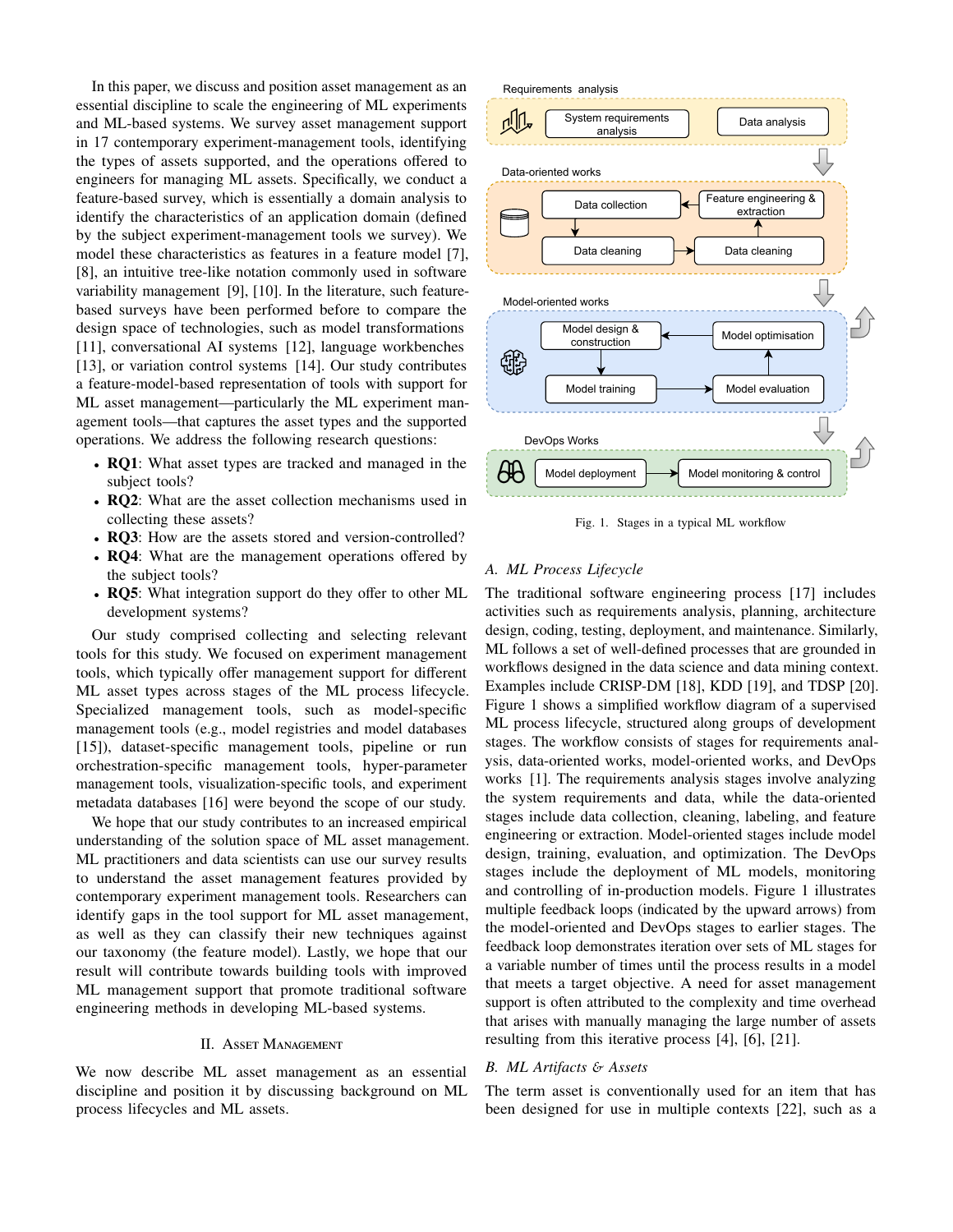design, a specification, source code, a piece of documentation, or a test suite. Consequently, we use the term asset for an artifact that, after its initial use, is retained for future use. ML practitioners and data scientists often use the term artifact to describe required resources during an ML model development. These artifacts all qualify as assets in ML engineering because of the experimental nature and feedback loops in typical ML workflows, which requires keeping artifacts for future use. Conventional software engineering often has fewer asset types to manage than the more extensive diversity of assets under ML engineering. Conventional software engineering mostly deals with textual artifacts, while ML includes additional artifact types, such as datasets, learned models, hyper-parameters, and model performance metrics .

#### <span id="page-2-1"></span>*C. Asset Management*

In this light, we define asset management as an essential discipline for scaling the engineering of ML-based systems and experiments:

Definition 1 (Asset Management). The discipline *asset management* comprises methods and tools for managing *ML assets* to facilitate activities involved in the development, deployment, and operation of ML-based systems. It offers *structures* for storing and tracking ML assets of different types, as well as *operations* that engineers can use to manage assets.

This definition emphasizes that establishing effective asset management requires efficient storage and tracking structures (e.g., data schemas, types, modular and composable units, and interfaces) as well as properly defined operations, which can be of different modalities (e.g., command-line tools or APIs allowing IDE integration). Asset management comprises activities pertaining to the practice areas dataset management, model management, hyper-parameter management, process execution management, and report management.

*a) Dataset management:* The quality of datasets used in an ML model development plays a crucial role in the model's performance. Therefore, data understanding, preparation, and validation are crucial aspects of ML engineering. In this management area, tools (e.g., OrhpeusDB) focus on the ML lifecycle's data-oriented works and provide operations such as tracking, versioning, and provenance on dataset assets.

*b) Model development management:* Management tools in this area focus on model-oriented works of the ML lifecycle. They provide several supervised and unsupervised learning methods, such as classification, regression, and clustering algorithms to generate and evaluate ML models. The ML community has focused on model-oriented work, as witnessed by an extensive collection of available systems, frameworks, and libraries for model development (e.g., PyTorch, Scikit-Learn, or TensorFlow).

*c) Model storage and serving management:* Tools under this area focus on model-operation works of the ML process lifecycle. They provide efficient storage and retrieval of models to support the deployment, monitoring, and serving process. They provide information on the lineage of related assets and various evaluation performance of models (e.g., ModelDB).

*d) Hyper-parameter optimization management:* Searching or tuning for optimal hyper-parameters for a given ML task can be tedious. Tools in this area (e.g., Optuna) manage ML learning parameters and provide systematic ways to quicken the process of finding well-performing hyperparameters.

*e) Pipeline* & *run orchestration management:* Tools in this area (e.g., AirFlow, Luigi, Argo) provides functionalities to orchestrate the automatic execution of ML lifecycle stages as described in Fig. [1,](#page-1-1) from data collection to model serving. They often allow users to specify workflows as *Direct Acyclic Graphs* (DAGs) to form collections of ML stages represented in a way that describes their dependencies with other ML assets. Also, they often adopt containerized technologies to support distributed and scalable ML operations. Training, testing, deploying, and serving models are examples of ML operations that benefit from using run orchestrators for faster model training and inference.

*f) Reports* & *visualizations:* In this area, tools (e.g., TensorBoard, OmniBoard) present assets such as model evaluation metrics in graphical web dashboards to provide insight into ML experiments outcomes.

## III. Survey Methodology

We now describe the methodology behind our survey of asset management capabilities within experiment management tools used in practice. Specifically, we systematically selected our candidate tools, and analyzed them to arrive at a feature model to answer our research questions.

#### *A. Tool Selection Process*

Following established guidelines for systematic reviews [\[23\]](#page-9-22), we assessed existing ML experiment management tools for their capabilities. Selecting the tools was a four-step process:

- First, we defined our search topic based on our research questions and accordingly chose our search terms.
- Second, we designed our search strategy and carried out our search on data sources (described shortly).
- Third, we identified and applied the initial selection criteria  $C_1$  to collate a preliminary list of all identified ML management tools.
- Last, we identified and applied the additional selection criteria  $C_2$  to arrive at the list of ML experiment management tools as the final candidate tools considered in this study.

Figure [2](#page-2-0) presents a summary of the selection process, and the following subsections provide further details on our selection process.



<span id="page-2-0"></span>Fig. 2. Overview of our selection process.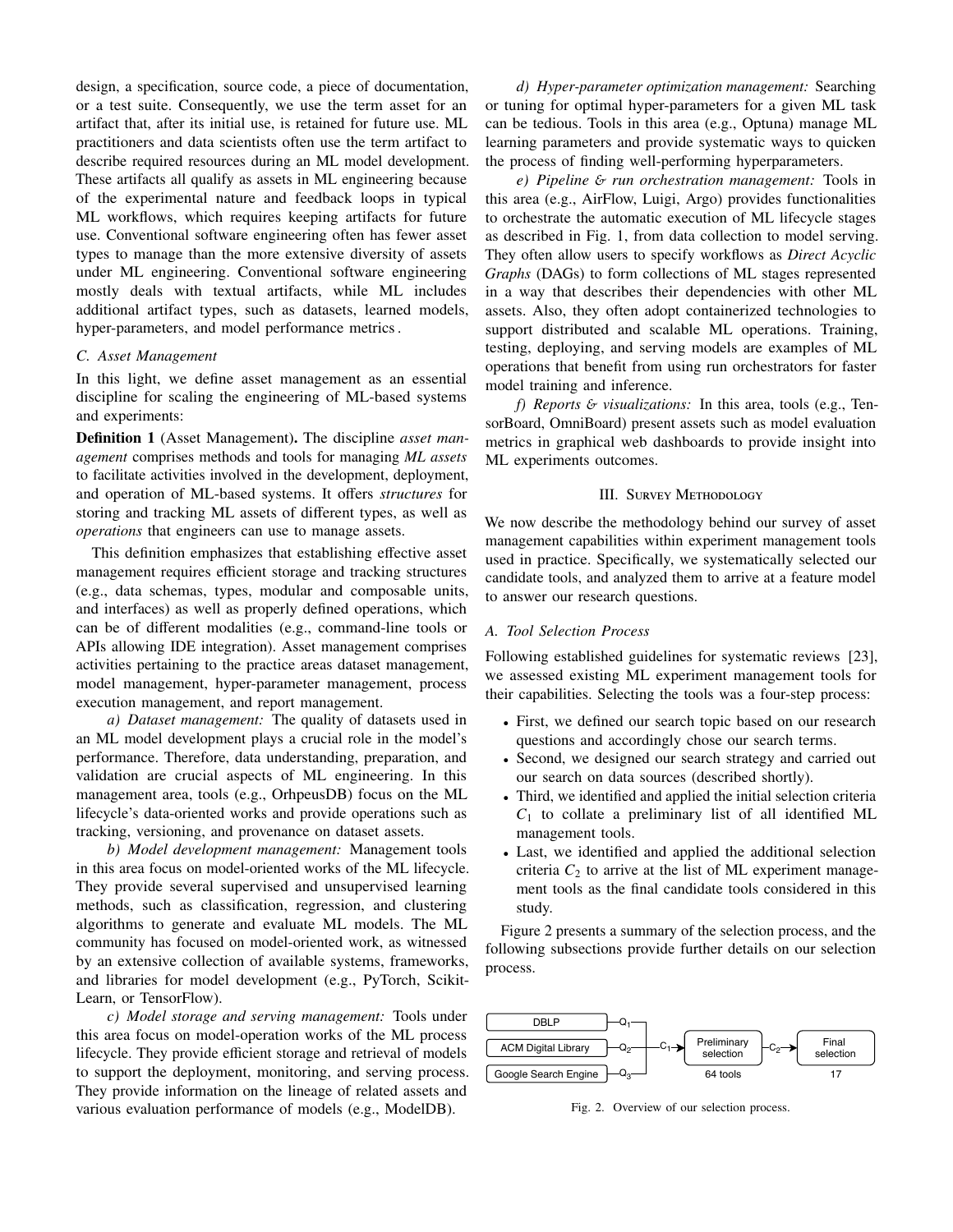*1) Data Source and Search Strategy:* We employed three data sources in our work, namely DBLP, ACM digital library, and Google search engine. Our search was conducted within the strategy guidelines presented by Kitchenham and Charters [\[23\]](#page-9-22). Accordingly, we excluded search terms such as "asset" from our search queries because we got several non-related results and instead used terms derived from our research questions and known related literature [\[6\]](#page-9-5), [\[24\]](#page-9-23)–[\[28\]](#page-9-24). We also guided our search with our knowledge and experience of ML, and its application [\[12\]](#page-9-11), [\[29\]](#page-9-25)–[\[34\]](#page-9-26). The following describes our search for each data source.

*Source*<sup>1</sup> (DBLP): First, we searched using DBLP,—a comprehensive and high-quality bibliographic data source that only allows title search. From the research questions' related terms, we created a search query, *Q*<sup>1</sup> ("machine learning" & ("reproducible" | "reproducibility" | "reusable" | "provenance" | "lifecycle")), which resulted in a total of 46 publications.

*Source*<sup>2</sup> (ACM digital library): Since DBLP allows search on only the literature title, we searched both literature titles and abstracts using ACM digital library. Similar to the approach used for  $Source<sub>1</sub>$ , we created a search query,  $Q<sub>2</sub>$ ("machine learning" AND ("reusable" OR "lifecycle" OR "reproducibility" OR "provenance")), based on relevant terms. Our search produced 12 and 127 results from the literature title and abstract search, respectively.

*Source*<sup>3</sup> (Google search engine): Since we expected that many ML asset management tools used in practice are not documented in research publications, we performed an internet search using the search query, *Q*<sup>3</sup> ("machine learning") AND ("artifacts" OR "experiments") AND ("provenance" OR "versioning" OR "tracking" OR "history") AND ("Reusable" OR "reproducible") AND "management" AND ("framework" OR "tool" OR "platform"). From our search, we obtained 181 results. Note that there is a well-known phenomenon where Google search reports a significantly larger number of results than the actual result count. In our case, Google search initially reported over 2 million results, which later decreased to 181 results when we navigated to the last result page.

Using the literature we found from *Source*<sub>1</sub> and *Source*<sub>2</sub>, we performed backward snowballing until we found no new relevant tools from the last paper. We manually filtered based on our selection criteria *C*<sup>1</sup> (described shortly) on results from all sources (*Source*<sub>1</sub>, *Source*<sub>2</sub> and *Source*<sub>3</sub>) when collating asset management tools from the data sources. After that, we obtained a preliminary list of 66 ML asset management tools discarding duplicate entries. Finally, we selected using criteria  $C_2$  (described shortly) to arrive at our final selection of tools with ML asset management support.

*2) Selection Criteria:* As proposed by Kitchenham and Charters [\[23\]](#page-9-22), we describe the inclusion and exclusion criteria used in this survey to filter out and define the scope of tools that we analyzed. Our selection criteria ensured that we consider all relevant assets management tools to discover findings that pertain to our research questions. Since we filtered at two different stages of our selection process, we tagged the selection criterion  $C_1$  and  $C_2$ . The prior indicates

TABLE I List of selected tools with ML asset management support.

<span id="page-3-0"></span>

| <b>Cloud Service</b>              | <b>Software</b>                   |
|-----------------------------------|-----------------------------------|
| Neptune.ml (netptune.ml)          | Datmo (github/datmo)              |
| Valohai (valohai.com)             | Feature Forge (github/machinalis) |
| Weights & Biases (wandb.com)      | Guild (guild.ai)                  |
| Determine.ai (determined.ai)      | MLFlow (mlflow.org)               |
| Comet.ml (comet.ml)               | Sacred (github/IDSIA)             |
| Deepkit (github/deepkit)          | StudioML (github/open-research)   |
| Dot Science (dotscience.com)      | Sumatra (neuralensemble.org)      |
| PolyAxon (polyaxon.com)           | $DVC$ (dvc.org)                   |
| Allegro Trains (github/allegroai) |                                   |

criteria applied when collating all tools with asset management support found from our data sources, while the latter indicates those applied to the preliminary selection to derive the experiment management tools (see Fig. [2\)](#page-2-0).

Inclusion criteria: We considered the following:

- Tools that covers any of the ML asset management areas described in Section [II-C.](#page-2-1) (*C*1)
- Tools with meaningful prominence measured by search trends and/or GitHub stars ratings.  $(C_1)$
- Tools with the primary purpose of ML experiment management (i.e., tools specifically designed to track and manage ML experiments and their assets) as we recognize them to be the most comprehensive with coverage of all asset management areas, and can provide insight into the ML asset management domain space when empirically examined.  $(C_2)$

Exclusion criteria: We excluded the following:

- Proposed frameworks or prototypes from literature.  $(C_1)$
- Tools that lack well-defined documentation in English language.  $(C_1)$
- General ML frameworks or ML development tools such as Scikit [\[35\]](#page-9-27) and TensorFlow [\[36\]](#page-9-28).  $(C_1)$
- Specialized tools for a single management area, such as dataset, ML model, hyper-parameter, pipeline, or execution orchestration management.  $(C_2)$

Table [I](#page-3-0) shows our final 17 tools we evaluated in this work.

## *B. Analysis of Identified Tools*

This study aims to recognize the characteristics that differentiate our subject tools using features [\[37\]](#page-9-29) and to represent them in a feature model [\[7\]](#page-9-6), [\[8\]](#page-9-7). This analysis process has been divided into different stages to study our candidate tools' management capabilities and build a resulting feature model. Our analysis is based on information found in publicly available documentation for each of the tools, and in a few cases, we had to test the tools for their available functionalities when needed practically.

First, we have performed an initial analysis of a single ML tool to identify its supported ML asset types, the collection approaches, the storage options, supported asset operations, and integration capabilities. We partly established the terminologies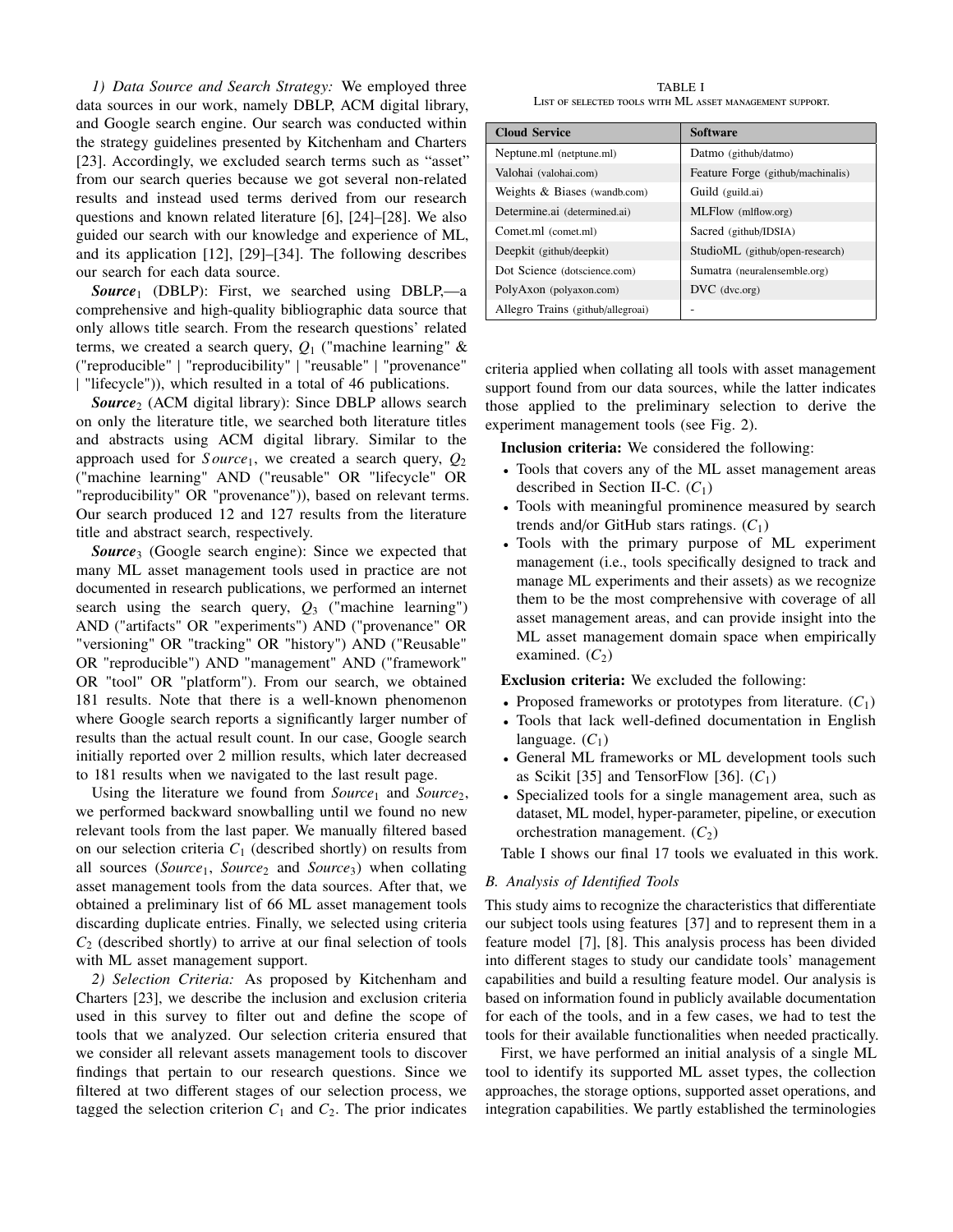

<span id="page-4-0"></span>Fig. 3. Main ML asset management features.

to be used in our models. This stage produced our baseline version of the feature model that we present as our contribution.

Second, building on the first draft version, we adopted an iterative process to evaluate additional tools while modifying terminologies and the model structure to accommodate variations from the new tools being assessed.

Lastly, at the end of the final iteration, all the authors met to review the latest structure for direct feedback on terminologies used and the feature model. We integrated this feedback into our survey to arrive at the contribution of this study.

## IV. Asset Management Features

We propose a feature model—outlined in Figs. [3](#page-4-0)[-8—](#page-7-0)to characterize and describe the asset management support of our subjects. The top-level features—Asset Type, Collection, Storage, Operation and Integration —capture the core functionalities of the subjects in our study. Asset type outlines the data types that are tracked by our subjects; Collection describes how the assets are collected; Storage describes how the assets are stored and versioned; Operation specifies what operation types are supported; and Integration shows the subjects' integration support to other systems.

We describe these top-level features and their corresponding sub-features in the following subsections.

#### *A. Asset Type (RQ1)*

Following the definition of the term asset, as presented in Section [II,](#page-1-2) we define the feature Assets Type as the set of data types tracked and managed by our subjects. Contrary to traditional software engineering, whose primary asset type is source code, ML engineering has more diversified asset types, such as datasets, hyper-parameters used in training, trained models, and evaluation metrics. As shown in Fig. [4,](#page-4-1) Resources, Software, Metadata, and ExecutionData are sub-features of Asset type.

*1) Resources:* Resources, also commonly referred to as 'artifacts' by many of the subjects, are the asset types required as input or produced as output from an ML workflow's stage (see Fig. [1\)](#page-1-1). The subjects track resources with varying abstraction levels from specific asset types to Generic ones. We identified Dataset and Model as the most critical resource types. Many of them allow users to log the location and hash of data stored on local filesystems or cloud storage systems, such as AWS S3, Azure Storage, and Google Cloud Storage.

*a) Dataset:* The feature Dataset is available for subjects that identify datasets as an asset type. Data is an essential asset type in machine learning. Most of the ML workflow's stages, such as data collection, data transformation, feature extraction, model training, and evaluation, are data-dependent. The version of datasets used in ML workflow stages can be tracked to provide data lineage information for ML experiments.

*b) Model:* The feature Model is available for subjects that identify models as an asset type. ML models are created by learning from datasets using learning algorithms provided by ML development frameworks. Models are tracked along with their associated assets to facilitate result analysis, such as comparing models from different experiment runs.

*c) Environment:* Tatman et al. [\[38\]](#page-9-30) reveal that sharing an environment with source code and dataset provides the highest level of reproducibility. With feature Environment, users can track environment resources such as Docker containers or Conda environments as experiments' assets to ensure reproducible ML experiments.

*d) Generic:* Several subjects lack dedicated support for tracking Dataset and Model types; instead, they provide a "one-size-fits-all" tracking of generic resources. Consequently, subjects with feature Generic can track all asset types that are required or generated during an ML experiment without differentiating them.

*2) Software:* This represents the software implementation of the ML process. Software typically involves the implementation of one or more stages of an ML workflow, and heavily relies on the supporting ML frameworks or model development tools that provide a collection of general ML techniques such as SciKit-Learn, PyTorch, TensorFlow, and Keras . We identified the sub-features of Software as Notebook, SourceCode, and Parameter.

*a) Notebook:* Similar to source code, notebooks contain the implementation to carry out specific ML operations. Notebooks, written in multiple execution cells, are usually used for small-scale, exploratory, and experimental ML tasks, where it is difficult to achieve acceptable software engineering practices such as modular design or code reuse. Notebooks (e.g., Jupyter [\[39\]](#page-9-31)) are crucial for reproducible machine learning



<span id="page-4-1"></span>Fig. 4. Asset type feature model: A representation of the data types tracked by the subjects under study.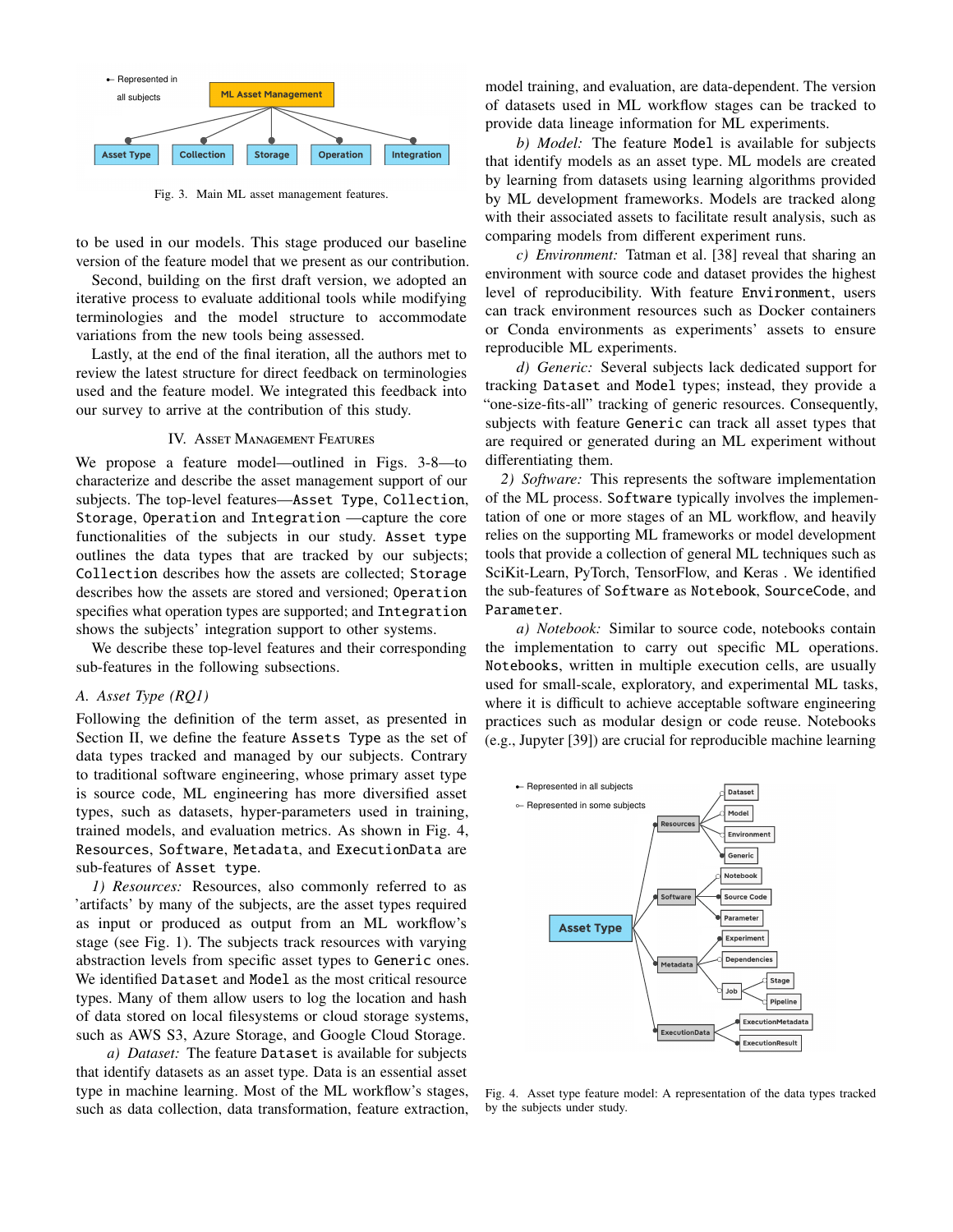workflows that require literate and interactive programming. The Notebook feature indicates the support to track notebooks as an asset type. Users can track or version notebooks using snapshots or through Notebook checkpoints.

*b) Source Code:* This feature represents text-based files with implementation to carry out specific ML operations. Managing source code (or scripts) is generally less challenging than notebook formats for functional and large-scale engineering of ML-based systems because of available IDEs to support code assistance, dependency management and debugging [\[40\]](#page-9-32). Besides, source code are text-based files; therefore, they are easily version-controlled using traditional repositories. Consequently, ML practitioners and data scientists working on large scale systems often employ notebooks for initial ML experimentation and later convert them to source code files.

*c) Parameter:* Hyper-parameters are parameters utilized to control the learning process of an ML algorithm during the training phase of a model from a dataset (e.g., learning rate, regularization, and tree depth). Hyper-parameters are commonly tracked to facilitate the analysis of ML experiments' results. Some subjects (e.g., Comet.ml, Polyaxon, and Valoh.ai) provide hyper-parameter tuning and search features to facilitate the model-oriented stages of an ML workflow. In addition to hyperparameters, the Parameter asset type also represents other configurable parameters that may influence an ML process.

*3) Metadata:* Metadata is a vital part of information management systems since it allows the semantic description of entities. In our context, as a sub-feature of Asset Type, Metadata represents the descriptive and structural static information about ML experiments, their dependencies, and how they are executed.

*a) Experiment:* The Experiment represents the main asset-type to which other assets are associated. It is the core abstraction of experiment management tools. Other tracked assets are usually linked with an experiment.

*b) Dependencies:* These are metadata information about the environment dependencies of an experiment. Examples include environment variables, host OS information; hardware details; Python libraries, and their versions.

*c) Jobs:* This feature represents the execution instructions of an ML experiment and how assets defined by Resources and Software should be used during execution. There is usually a 'one-to-one' or 'one-to-many' relationship between an Experiment and their Jobs. Following from the ML workflow, the feature Job can be described as a Stage or a Pipeline. Listing [1](#page-5-0) shows the representation of a stage and pipeline in DVC. Using CLI command as execution instruction by some subjects can also be seen as a different form of Job representation.

- A Stage is a basic reusable phase of ML workflow as illustrated in Fig. [1.](#page-1-1) They are defined with pointers to its required assets, such as SourceCode, Parameters, and input Resources (e.g., datasets).
- A Pipeline represents a reusable relationship between multiple stages to produce an ML workflow variants described in Fig. [1.](#page-1-1) ML pipelines are usually built as dependency graphs,

```
stages: # Pipeline
prepare: # Stage
  cmd: python src/prepare.py data/data.xml
  deps:
  - data/data.xml
   - src/prepare.py
  params: # Configuration
    prepare.seed
  outs:
    data/prepared
featurize : # Stage
  cmd: python src/ featurization .py data/prepared data/
  features
  deps:
  - data/prepared
    src/featurization.py
  params: # Configuration
    featurize.max_features
  - featurize .ngrams
  outs:
  - data/features
```
Listing 1. An example of Metadata representation of a Pipeline with two Stages in our subject DVC.

where it uses input and output resources as dependencies between stages. In Listing [1,](#page-5-0) a dependency graph is represented with *featurize* stage which depends on the output of the *prepare* stage.

*4) ExecutionData:* This feature represents executionrelated data that are tracked explicitly or automatically during the execution of an ML experiment. We identified ExecutionMetadata and ExecutionResult as sub-feature of ExecutionData.

*a) ExecutionMetadata:* This feature represents information about the execution process that is usually captured while execution (e.g., model training) is ongoing. These include terminal outputs, execution duration, events, statuses, and hardware consumption, such as CPU, GPU, and memory utilization.

*b) ExecutionResult:* This feature represents the assets generated as the results of an experiment. For a model training stage, this usually refers to evaluation metrics and can be tracked in different forms based on the ML task (e.g., sensitivity or ROC values for classification tasks; MSE, MAPE, or *R* 2 for regression tasks). For model training and data-oriented stages, Model and Dataset assets types are the results; hence, this indicates a relationship between the feature ExecutionResult and feature Resources.

What asset types are tracked and managed? (RQ1)

*Our subjects support resources (including datasets, models, environments, and generic resources); software (including notebooks, source code, and parameters); metadata (including experiment, dependencies, stages, and pipelines); and execution data (including execution metadata and results).*

## *B. Collection (RQ2)*

Feature Collection, shown in Fig. [5,](#page-6-0) represents the options provided by our subjects to track ML assets. The feature Intrusiveness shows the level of the explicit declaration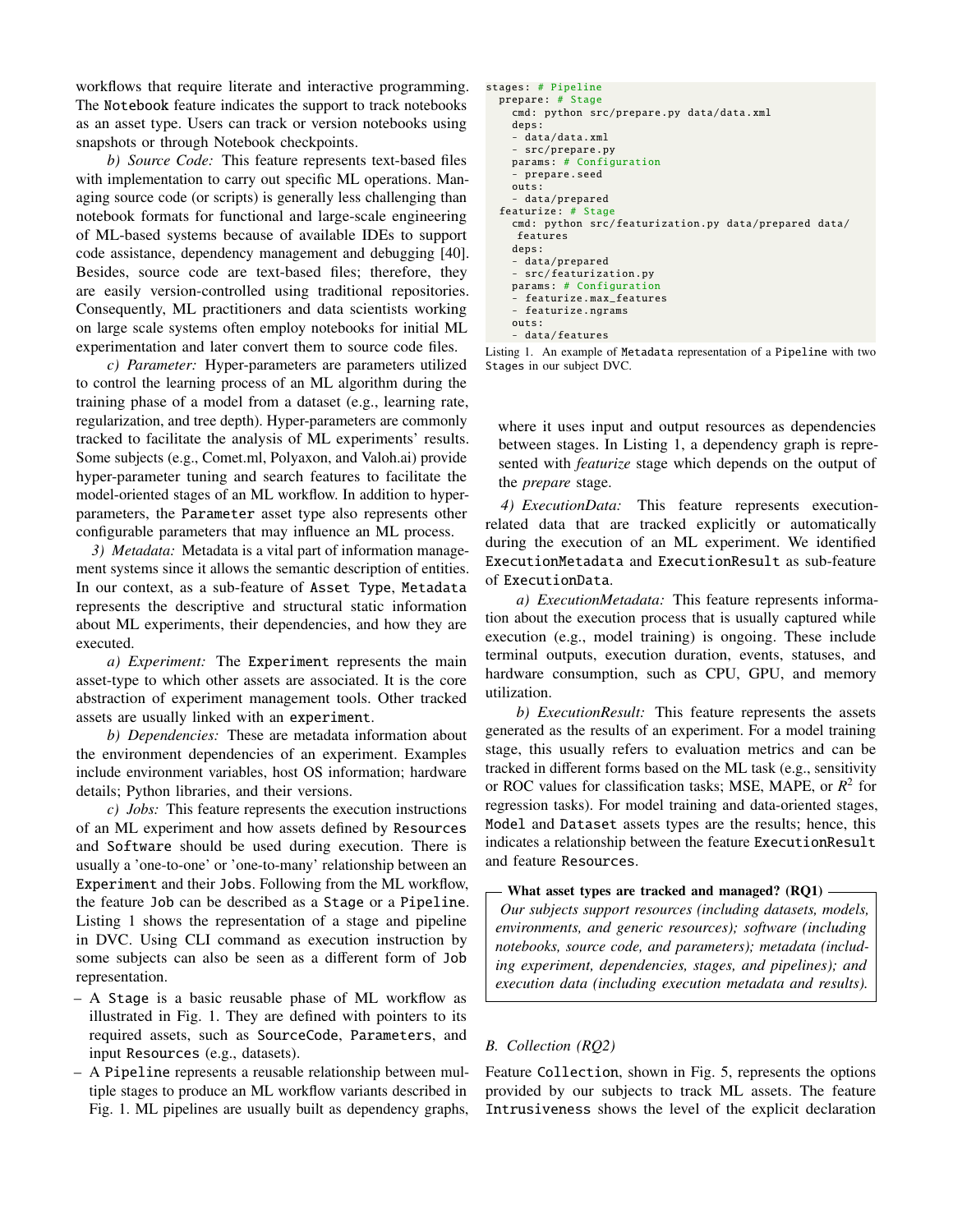

<span id="page-6-0"></span>Fig. 5. Collection feature model: A representation of collection features used in tracking the asset types described in Section [IV-C.](#page-6-1)

required to collect the assets; while feature Location represents the point where assets are being collected.

*a) Intrusiveness:* This describes the amount of instrumentation required by users to track assets. The Intrusive collection is invasive and requires users to add specific instructions and API calls in source code to track or log desired assets. In contrast, the Non-Intrusive collection automatically tracks or logs assets without the need for explicit instructions or API calls.

*b) Location:* This describes the collection point of assets. Assets can be extracted from SourceCode, CLI or FileDirectory. The common collection point across the considered subjects is the SourceCode, where the subjects provide a library and API that can be invoked to log desired assets within source code implementation. For collection at the CLI, subjects that are invoked via CLI commands allow users to specify pointers to assets as command arguments. In some subjects, CLI output are parsed to obtain the ExecutionData's assets. With the FileDirectory approach, subjects monitor assets from structured or instrumented file systems. Assets collected through this method are usually Non-Intrusive as modifications are automatically tracked.

#### How are assets collected? (RQ2) -

*The collection approach can be intrusive or non-intrusive. Assets are commonly collected from source code; other collection locations include CLI arguments or logs, and instrumented file systems.*

## <span id="page-6-1"></span>*C. Storage (RQ3)*

The feature Storage describes how the assets are stored and version controlled, and Fig. [6](#page-6-2) shows its sub-features.

*a) Storage Type:* The feature Storage is fundamental to the observed subjects, especially the cloud services, which also provides cloud storage capabilities for generated assets. We identified File, Database, and Repository-based type of storage.

*b) Storage Placement:* The primary option provided for storage placement are Local and Remote placement with respect to the management tools. Assets stored remotely are usually tracked through identifier pointers and are transferred or fetched for processing on demand. This option is suitable for large files and scenarios where users require easy access from



<span id="page-6-2"></span>Fig. 6. Storage feature model: A representation of the storage feature observed from the subjects under study.

cloud-hosted services, such as notebooks and cloud computing infrastructure.

*c) Versioning:* Support for Versioning is required to track the evolution of assets by keeping versioned assets during ML development. This feature is supported either by delegating asset versioning to traditional version control Repository, or via Snapshot of assets at each checkpoint. For the Snapshot approach, subjects independently create and track versions of assets, such as Notebooks and sub-features of Resources. In contrast, the feature Repository represents the collection and tracking of repository information (e.g., the commit hash and commit messages) with the associated experiment.

#### How are assets collected? (RQ3) -

*The assets are either stored in file systems, databases, or repositories, either locally or remotely, while assets are version-controlled internally through snapshots or delegated to existing traditional repositories, such as Git.*

## *D. Operations (RQ4)*

We identified several operations supported by our subjects and represent them by the feature Operation. The Execute and Explore operations are the primary features supported by all subjects. Fig. [7](#page-7-1) shows the sub-features of Operation.

*a) Explore:* The feature Explore represents the presence of operations that help derive insight and analyze experiment results. The subjects support various ways to Query assets, from listing all experiment assets to selection based on model performance filters. Diff indicates the presence of diffing between two or more assets while Visualize indicates the use of graphical presentations (e.g., charts) of experiments and their associated assets.

*b) Version:* This feature represents versioning-related operations. The feature Commit represents the presence of operations to create experiment checkpoints; while Restore indicates an operation to revert to an earlier version.

*c) Manage:* The feature Dependency represents the presence of dependency management, which is often supported by tools with Stage and Pipeline features as multi-stage execution. As an example, the *deps* in Listing [1](#page-5-0) indicate the assets that are required for each stage. The Execute feature indicates the management of how ML experiments are being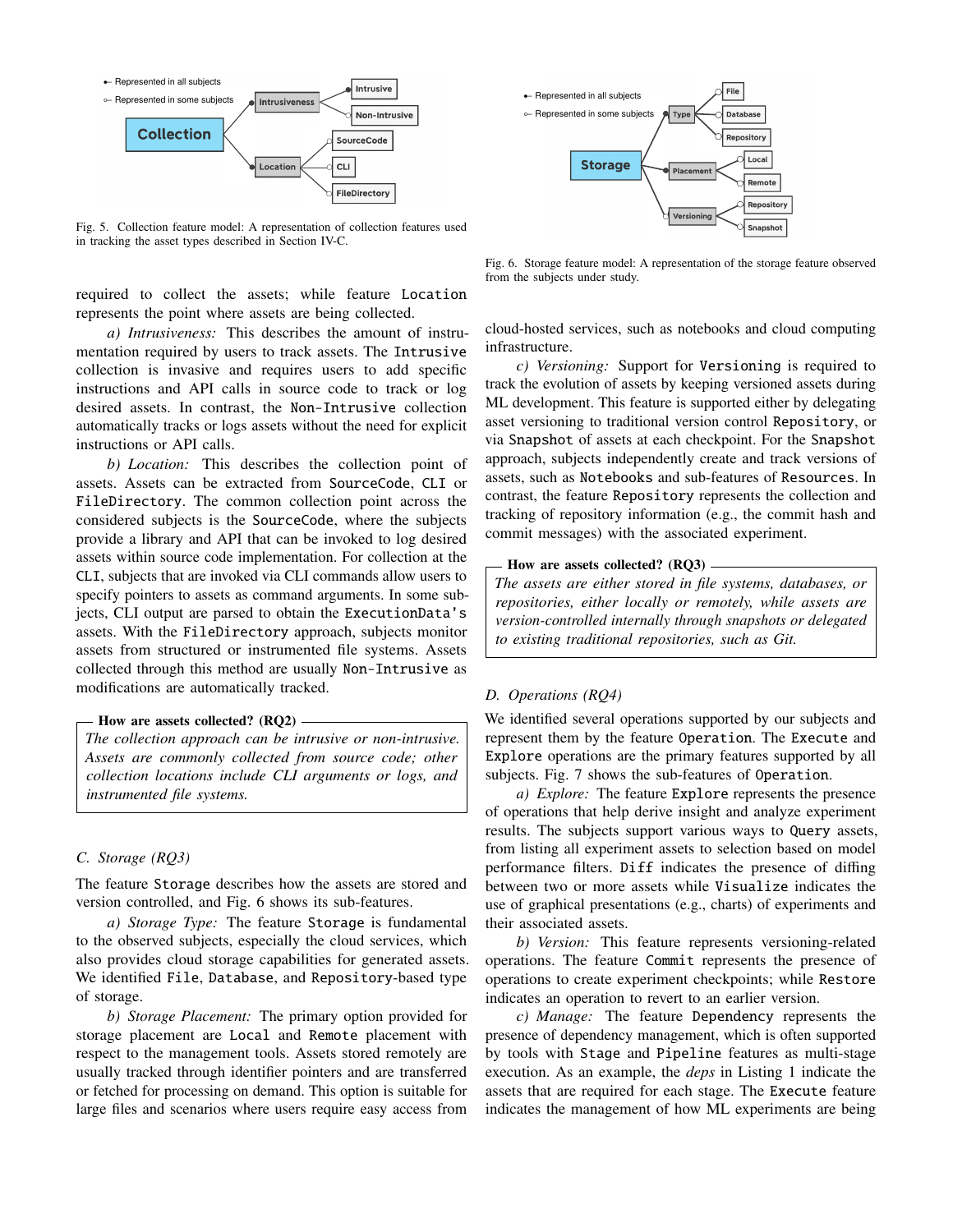

<span id="page-7-1"></span>Fig. 7. Operation feature model: A representation of operations offered by the subjects under study.

executed, similar to run-orchestration-specific tools. Other subfeatures of the feature Manage include Modify which provides the option to revise already logged assets (mostly the metadata of experiments), while Delete offers the option to remove already stored assets of an experiment.

*d) Execute:* The feature execute represents operations that invokes ML experiment via a defined entry-point. The features Run and Reproduce allow the execution of new and the reproduction of prior experiments, respectively.

*e) Access:* The mostly supported approach to Access stored assets is via graphical Dashboards. Other means of access include API, which provides REST interfaces or programming language APIs to access assets stored by the subject; the feature CLI exists for subjects that provide CLI commands for asset management.

*f) Collaborate:* This feature represents the presence of collaboration features, which are targeted at teams that need to share assets and results among the team members. User can Publish, Share, Export or Import experiment results or other required assets.

## What are the supported operations? (RO4) -

*The supported operations allow users to explore assets using queries, comparison and, visualization of assets for insights. Other operations allow users to version assets, manage dependencies of assets and how they are executed. Users can also modify assets; run or reproduce experiment, access stored assets, and collaborate by publishing, sharing, exporting, or importing of assets.*



<span id="page-7-0"></span>Fig. 8. Integration feature model: A representation of the integration support offered by the subjects under study.

#### *E. Integration (RQ5)*

The experiment management tools are usually a piece of a larger toolchain. In large-scale ML production, several ML tools and frameworks are employed to develop, deploy, operate, and monitor ML models. The Integration feature, illustrated in Fig. [8,](#page-7-0) identifies the integration support type commonly provided by our subjects.

The feature Language support indicates support for programming languages, most notably Python. Many of our subjects support asset collection from source code; hence, they provide support for common ML Frameworks such as TensorFlow and SciKit-Learn. Such support allows some of our subjects to offer non-intrusive asset collection. Subjects that delegate to or depend on traditional versioning systems to version assets provide Version-control integration support. Certain subjects also provide integration for Notebooks in the form of plugins. Data Management indicates the integration support to retrieve and store assets from and to data specific tools and frameworks. The integration supports for workflow and execution orchestration systems are indicated by Pipeline Management and Run Orchestration; while the integration support for model-specific management tools is indicated by feature Model Management. Hyper-parameter Optimization indicates the presence of support for parameter search and tunning tools; while Visualization indicates the presence of integration for visualization libraries, such as Omniboard, and TensorBoard.

#### - What integration support is offered? (RQ5) -

*The subjects provide APIs, most frequently, Python-based ones. Further support includes ML frameworks, versioning systems, notebooks, data and model management tools, pipeline management and run orchestration tools, hyperparameter optimization tools, and visualization libraries.*

#### V. Discussion

<span id="page-7-2"></span>Version Control Systems. Most of the subjects in this study delegate the versioning of ML assets to version control systems, such as Git. This approach increases tooling complexity for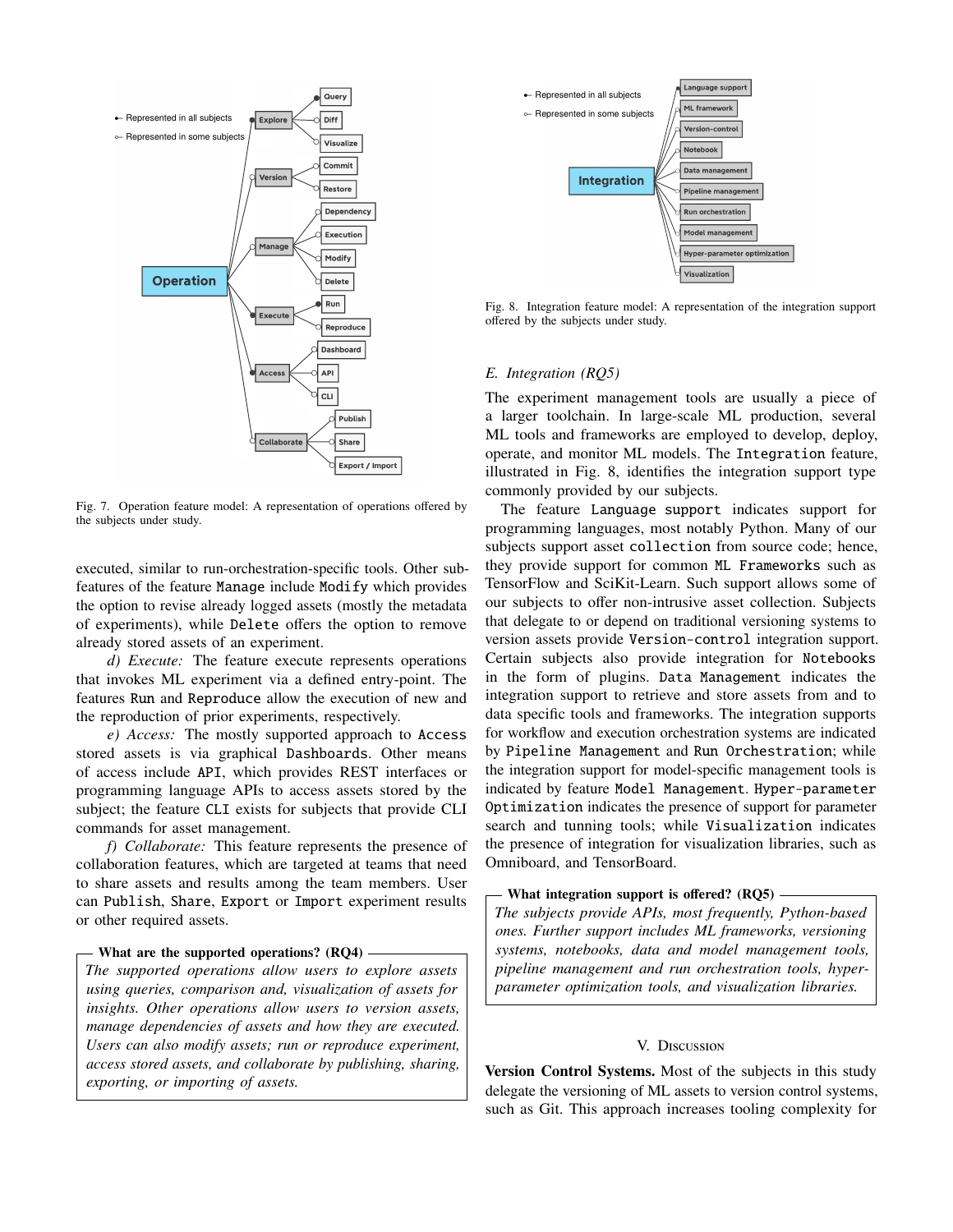users and can be a deterring factor for adoption. As shown in existing studies [\[4\]](#page-9-3), [\[6\]](#page-9-5), a large percentage of data scientists and ML practitioners still use solutions best described as ad hoc, while failing to achieve systematic ways of managing ML assets. A homogeneous way of ML asset management, where a user can manage all asset types from a single interface, will be a step towards encouraging the adoption of asset management tools. To achieve such, it would seem reasonable to extend traditional version control systems to a system that can support more ML asset types beyond text-based ones. Besides, the willingness to adopt these tools can be affected by the development context. For example, practitioners working on large ML projects that require collaboration and often generate hundreds of models are more likely to utilize asset management systems.

Implicit Collection. We observe that most subjects' asset collection methods are intrusive, i.e., it requires the users to instrument their source code to track asset information. This method is tedious and error-prone and can also be a deterring factor in adopting tools with management support. The non-intrusive asset collection methods—supported by subjects such as MLFlow and Weights & Biases for specific ML general frameworks, such as TensorFlow and SciKit Learn—eliminate these drawbacks. Ormenisan et al. [\[25\]](#page-9-33) also proposed an implicit method of asset collection based on an instrumented file system and promises to solve issues associated with the intrusive asset collection methods.

Reusability. Reproducibility is one of the main objectives of using ML experiment management tools, and there is a significant presence of such features across most subjects in this study. In contrast, the reusability, which can significantly impact model development, is not often addressed. Few of the subjects provide a limited operation to reuse assets under the Manage::Execution operation, where users can define how experiment jobs should be executed. We observe that only the asset type Job::Stage and Job::Pipeline are provided with such operation, where the execution path of an ML pipeline skips unmodified stages when reproducing a pipeline. Reusability of more ML assets can significantly reduce model development time, enhance asynchronous collaboration in development teams, and motivate ML model evolution use-cases. We expect to see more tools addressing the reusability challenge of ML assets in the future.

# VI. THREATS TO VALIDITY

External Validity. The majority of tools surveyed is Pythonbased, and we identify this as a threat to external validity, since it may impact result generalization to other tools. However, we believe our feature model is valid for most ML experiment management cases, since Python will remain the most widely used language in ML development for the foreseeable future, among others, for its abundance of available ML-related packages. The chosen terminologies of the tools we observed vary based on the tools' target groups (e.g., ML practitioners, data scientists, researchers) or experiment type (e.g., multi-purpose, machine learning, or deep learning experiment). To enhance external validity, we adopted broad

terminologies through multiple iterations of analysis per tool to ensure uniformity and generalization across all subjects.

Internal Validity. We manually selected the considered tools. One threat to the internal validity might be that the collection and filtering are subjective to individual opinion. We minimize this threat by validating our selection with information from the grey literature, such as market analysis reports. Since we consider a rapidly evolving technology landscape, we provide the snapshot date of accessed information. Furthermore, our internet exploration using the Google search engine is prone to varying results based on user, time, and search location personalized user experience. This issue threatens the ability to reproduce the same search by other researchers. To mitigate these threats, we relied on multiple data sources to increase the reliability of our data collection process. For the cloud-based services considered in our work, we are limited to available online information. Consequently, we are unable to determine internal details such as the details of their storage systems.

Conclusion and Construct Validity. None of the common threats to conclusion and construct validity provided by Wohlin et al. [\[41\]](#page-9-34) applies to our study.

## VII. Related Work

There are currently a few numbers of existing surveys and comparisons of tools with asset management support. We expect more studies in the future as discussions on standardized ML asset management and applied SE engineering practices in ML development deepen.

Isdahl et al. [\[24\]](#page-9-23) surveyed ML platforms' support for reproducibility of empirical results. Several platforms considered in the study falls under the ML experiment management systems—which is also the focus of our study. The authors proposed a method to assess ML platforms' reproducibility and analyzed the features which improve their support. Ferenc et al. [\[27\]](#page-9-35) carried out a comparison of ML frameworks' features, investigating support for features that include data versioning, graphical dashboards, model versioning, and ML workflow support. Weißgerber et al. [\[28\]](#page-9-24) investigate 40 ML open source platforms for support of full-stack ML research with open science at its core. The authors developed an open science-centered process model that integrates transparency and openness for ML research. The authors found 11 tools and platforms to be most central to the research process. They further analyzed them for resource management and model development capabilities.

Similar to our work, these previous studies have considered tools such as StudioML, MLFlow, Weights and Biases, Polyaxon, Comet.ml, Sacred, Sumatra, and DVC. In contrast to our work, they [\[24\]](#page-9-23), [\[27\]](#page-9-35), [\[28\]](#page-9-24) adopted a more coarse-grained understanding of assets and their management operation. This present work is the first systematic investigation of supported asset types (e.g., differentiating between models and data), which is an essential element of the ML domain and has practical implications to users of the considered tools (see the discussion in Section [V\)](#page-7-2).